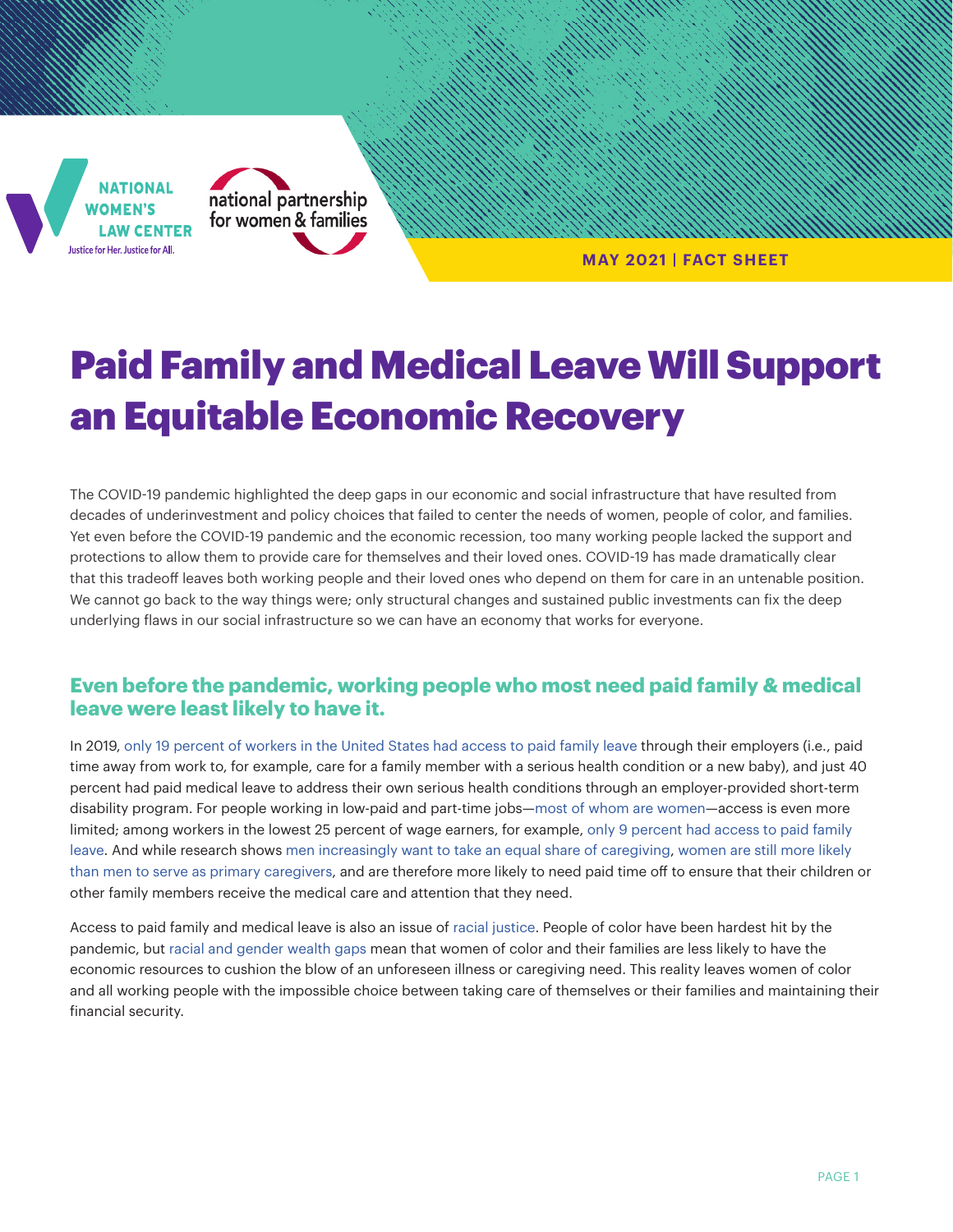# **Emergency paid leave helped protect workers' health and economic security during the pandemic, but fell short of meeting long-term needs.**

The [Families First Coronavirus Response Act \(FFCRA\),](https://www.congress.gov/116/bills/hr6201/BILLS-116hr6201enr.pdf) passed by Congress in the early weeks of the pandemic, required some employers to provide up to 10 weeks of paid, job-protected "public health emergency leave" for parents caring for children whose school, child care provider or usual source of care had closed.

The FFCRA was the first time the United States implemented a national paid leave program, and research shows that the law helped [flatten the curve](https://www.healthaffairs.org/doi/10.1377/hlthaff.2020.00863) in the early days of the pandemic and was cost effective, with a [lower price tag](https://www.gao.gov/assets/gao-21-191.pdf) than the government initially predicted. There is also evidence from states with their own paid leave programs that having these protections in place helped workers better manage the impacts of the pandemic; claims for caregiving and medical leave [increased in March 2020](https://www.urban.org/sites/default/files/publication/102325/state-paid-family-and-medical-leave-programs-helped-a-surge-of-workers-affected-by-the-covid-19-pandemic_0.pdf), but because the state programs were already up and running and supported through a dedicated source of funding workers were able to access the benefits quickly. Paid leave also helped employers during the pandemic: a [recent survey](https://static1.squarespace.com/static/56018de2e4b097f984369ce2/t/600b32d01da2f75f67b6b2a0/1611346650852/PaidLeaveandthePandemicReport.pdf) found that companies that provided paid leave reported that those policies helped them adapt and respond to the crisis, and a survey of small employers found that [nearly half](https://assets.nfib.com/nfibcom/Covid-19-15-Questionnaire_.pdf) reported having at least one employee take COVID-19-related paid sick leave or paid family leave.

Unfortunately, the FFCRA [left too many working people](https://www.americanprogress.org/issues/economy/news/2020/04/17/483287/coronavirus-paid-leave-exemptions-exclude-millions-workers-coverage/)  [without protection](https://www.americanprogress.org/issues/economy/news/2020/04/17/483287/coronavirus-paid-leave-exemptions-exclude-millions-workers-coverage/) because of loopholes and carveouts for certain employers and did not provide benefits to people caring for their own long-term health needs. And because Congress failed to take action, the mandate to provide these benefits expired at the end of 2020. But the need for these protections will not end with the current health crisis. To fully recover from COVID-19 and guard against future pandemics, a permanent paid family and medical leave program that covers all workers must be part of our public health infrastructure.

# **National and comprehensive paid family & medical leave is essential to an equitable economic recovery that supports working families.**

Creating a national paid leave program would have widespread positive effects. In addition to promoting workforce attachment and economic stability and providing much needed support for caregiving, a comprehensive paid leave plan would contribute to [improved health outcomes](https://caringacross.org/wp-content/uploads/2019/11/NAC_SandwichCaregiving_Report_digital112019.pdf) and could help lower health care costs. Guaranteeing paid time off work means people are more likely to [stay](http://paidfamilyleave.org/pdf/NebwornFamilyLeave.pdf)  [home to recover when they fall ill](http://paidfamilyleave.org/pdf/NebwornFamilyLeave.pdf) and their loved ones are [more likely to receive necessary medical check-ups](https://www.ncbi.nlm.nih.gov/pmc/articles/PMC5810022/pdf/40985_2017_Article_67.pdf)  and critical immunizations. Research also shows that paid leave strengthens businesses of all sizes by [reducing](https://www.newamerica.org/better-life-lab/reports/paid-family-leave-how-much-time-enough/economic-impact/)  [turnover costs, increasing employee loyalty](https://www.newamerica.org/better-life-lab/reports/paid-family-leave-how-much-time-enough/economic-impact/), and [minimizing](https://mainstreetalliance.org/small_business_owners_support_family_act)  [administrative and financial costs.](https://mainstreetalliance.org/small_business_owners_support_family_act) And by ensuring access to paid family and medical leave for the women and families of color who have most often been excluded from these protections, a comprehensive, national plan would promote a more equitable economic recovery.

Policymakers can learn from the progress made at the state level and create a paid family and medical leave program that is comprehensive, inclusive, and economically viable for working people.

A national paid family and medical leave policy must include:

- **• Meaningful duration and progressive wage replacement rate.** A paid family and medical leave program must provide at least 12 weeks of paid leave and replace all or most wages during leave to ensure that working people—especially those in low-paid jobs—can meaningfully access the benefit.
- **Broad coverage and job protection.** Paid family and medical leave must be available to all working people, including part-time workers and independent contractors. It must also give workers access to benefits quickly and guarantee that all workers are protected from retaliation for taking leave, can continue health insurance coverage during leave, and have the right to return to their jobs following leave.